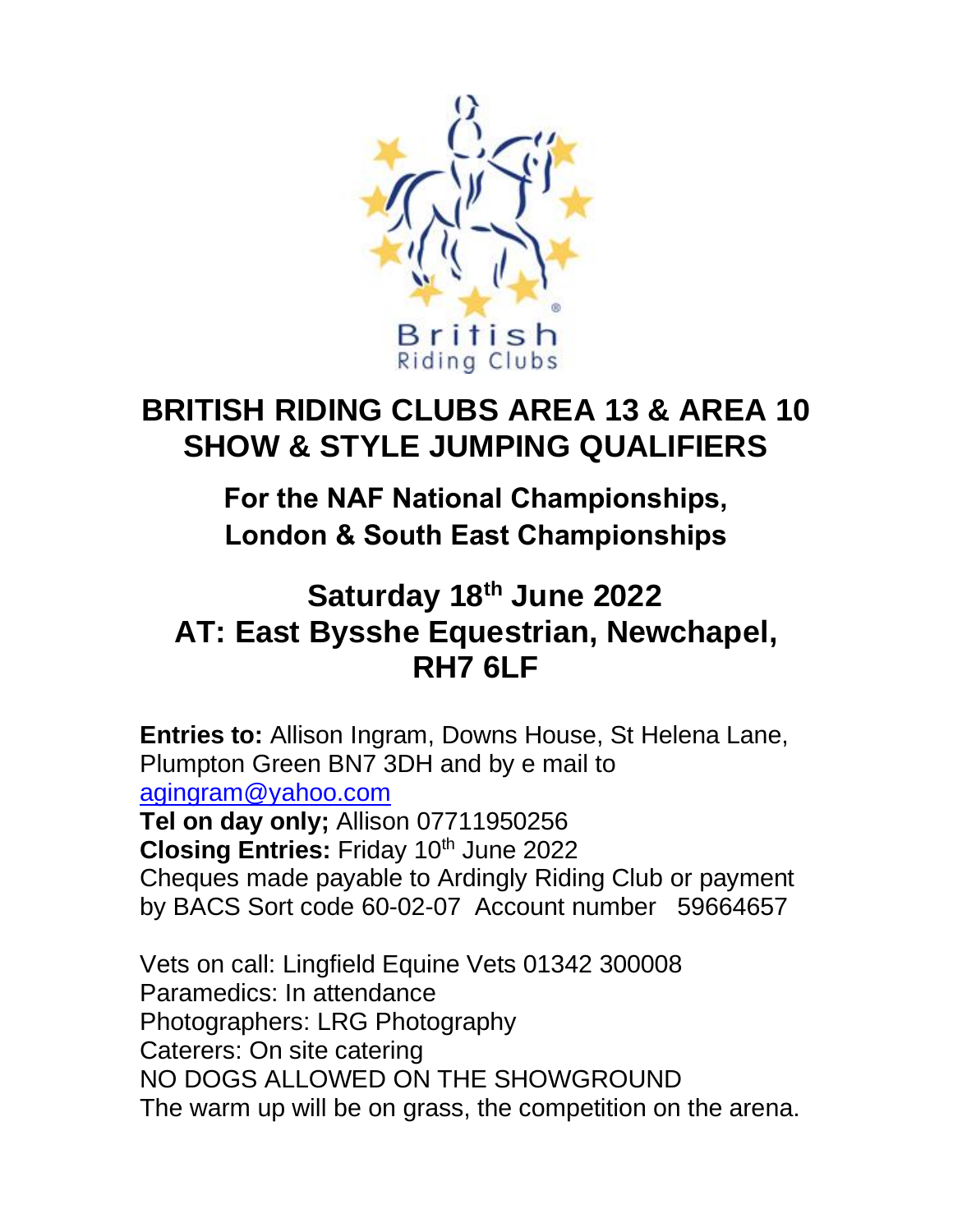**These are Team/Individual Showjumping competitions of two rounds and will be run in class order, with the biggest classes running first.** *Eligibility for all classes can be found in the current BRC Handbook. Eligibility will be taken from the Friday before the qualifier. All competitors must be a member and be on the BRC Database by midday the Friday before the qualifier. Anyone failing to meet the eligibility criteria will be disqualified and informed by BRC HQ when the results are processed.*

This competition will run under BRC Rules, anyone in attendance will be bound by the BRC Code of Conduct. It is important that all competitors are aware of the rules relating to this competition – please see the current BRC Handbook and also the BRC Rule Amendments and Changes Document which can be found at the link below: [http://www.bhs.org.uk/enjoy-riding/british-riding-clubs/brc](http://www.bhs.org.uk/enjoy-riding/british-riding-clubs/brc-rulebook)[rulebook.](http://www.bhs.org.uk/enjoy-riding/british-riding-clubs/brc-rulebook)

#### **Flu Vaccinations**

Your horse must have up to date influenza vaccinations in line with rule G7 in the current BRC Handbook. There is also a checking device on the BRC website. If you are unsure, please call BRC on 02476 840518. All Flu vaccinations will be checked in advance by the Official Steward. Please e mail to Jean Bywater for Area 10 & Jenny D' Entremont for Area 13

#### **Hats**

All hats must have a visible aqua BRC/BE/PC hat tag in place before they are worn on the showground, to show that they meet the current safety standards. There will be a trained official available on the day to do this for you if your hat does not currently have one. For up to date hat rules please see the current BRC Handbook.

#### **Format**

Riders jump two rounds, the first of which will be a time allowed while the second round will be 5cm higher and have a timed jump off section. All riders will proceed to the jump off section unless they are eliminated in the second round. The jump-off time will only be used where there are ties in equality of faults incurred in the first two rounds.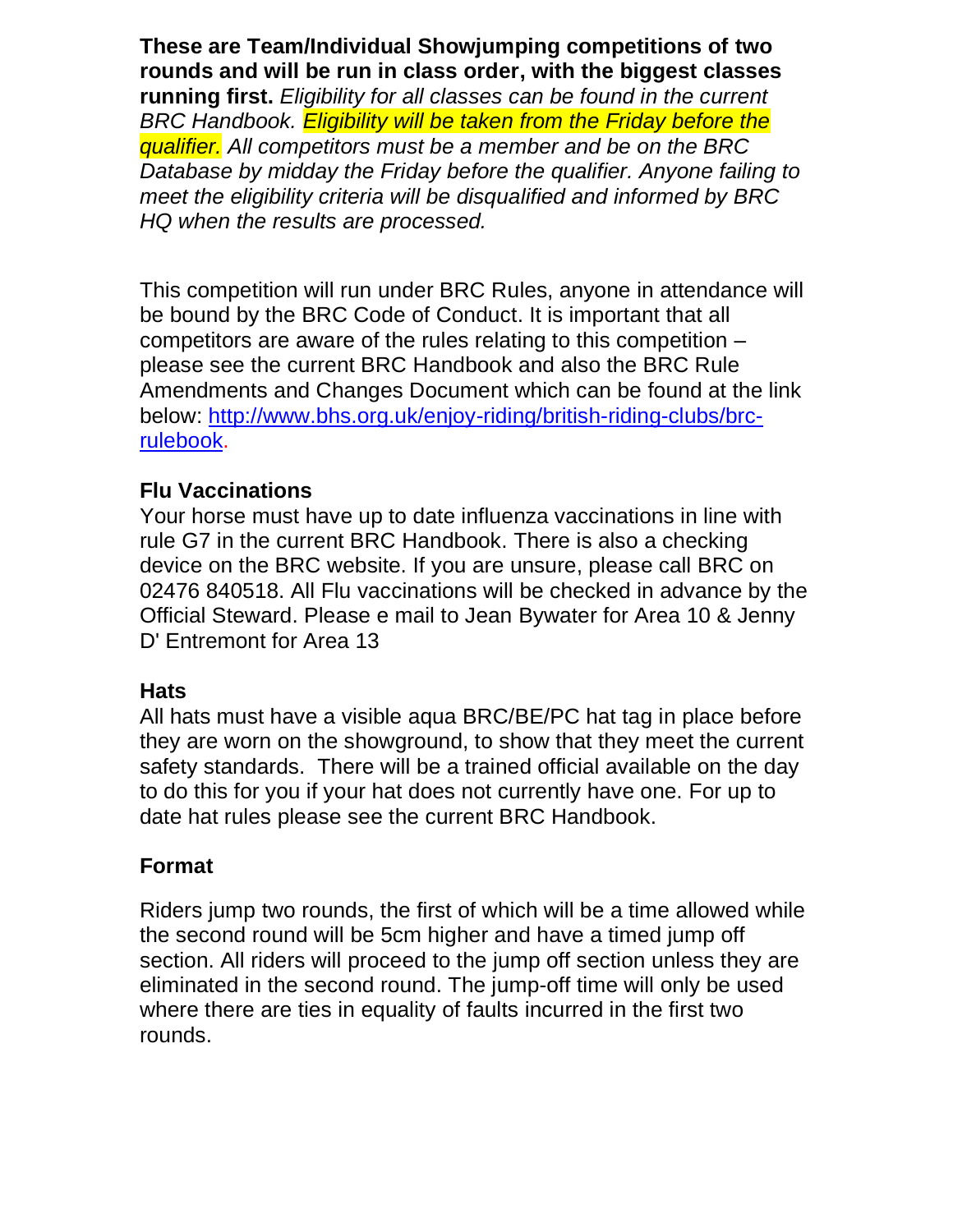### Schedule of Events

To be run in this order

| Class          | <b>Class Name</b>                          |            |
|----------------|--------------------------------------------|------------|
| $\mathbf{1}$   | $\ast$<br>NAF Superflex 110cm Show Jumping | Team       |
| $\overline{2}$ | NAF Superflex 110cm Show Jumping           | Individual |
| $\overline{3}$ | $***$<br>NAF Superflex 100cm Show Jumping  | Team       |
| $\overline{4}$ | NAF Superflex 100cm Show Jumping           | Individual |
| 5              | NAF Superflex Senior 90cm Show Jumping     | Team       |
| 6              | NAF Superflex Senior 90cm Show Jumping     | Individual |
| $\overline{7}$ | NAF Superflex Junior 90cm Show Jumping     | Team       |
| 8              | NAF Superflex Junior 90cm Show Jumping     | Individual |
| 9              | NAF Superflex Junior Style Jumping         | Team       |
| 10             | NAF Superflex Junior Style Jumping 85cm    | Individual |
| 11             | NAF Superflex Junior Style Jumping 75cm    | Individual |
| 12             | NAF Superflex Senior Style Jumping         | Team       |
| 13             | NAF Superflex Senior Style Jumping 85cm    | Individual |
| 14             | NAF Superflex Senior Style Jumping 75cm    | Individual |
| 15             | NAF Superflex Junior 80cm Show Jumping     | Team       |
| 16             | NAF Superflex Junior 80cm Show Jumping     | Individual |
| 17             | NAF Superflex Senior 80cm Show Jumping     | Team       |
| 18             | NAF Superflex Senior 80cm Show Jumping     | Individual |
| 19             | NAF Superflex Open 80cm Show Jumping       | Individual |
| 20             | ***<br>L&SE 80cm Show Jumping              | Team       |
| 21             | ***<br>L&SE 80cm Show Jumping              | Individual |
| 22             | NAF Superflex Junior 70cm Show Jumping     | Team       |
| 23             | NAF Superflex Junior Show Jumping 70cm     | Individual |
| 24             | NAF Superflex Senior 70cm Show Jumping     | Team       |
| 25             | NAF Superflex Senior 70cm Show Jumping     | Individual |

#### **Entry Fees Teams £80. Individuals £20.**

\* Area 13 also entered for South Coast Championship

\*\* Area 13 also entered for High Flyers

\*\*\* Entries for both the NAF qualifier and L&SE 80cm classes same round counts for both competitions and add £2 for each rider.

Area 13 note on your entry form any rider also doing dressage qualifier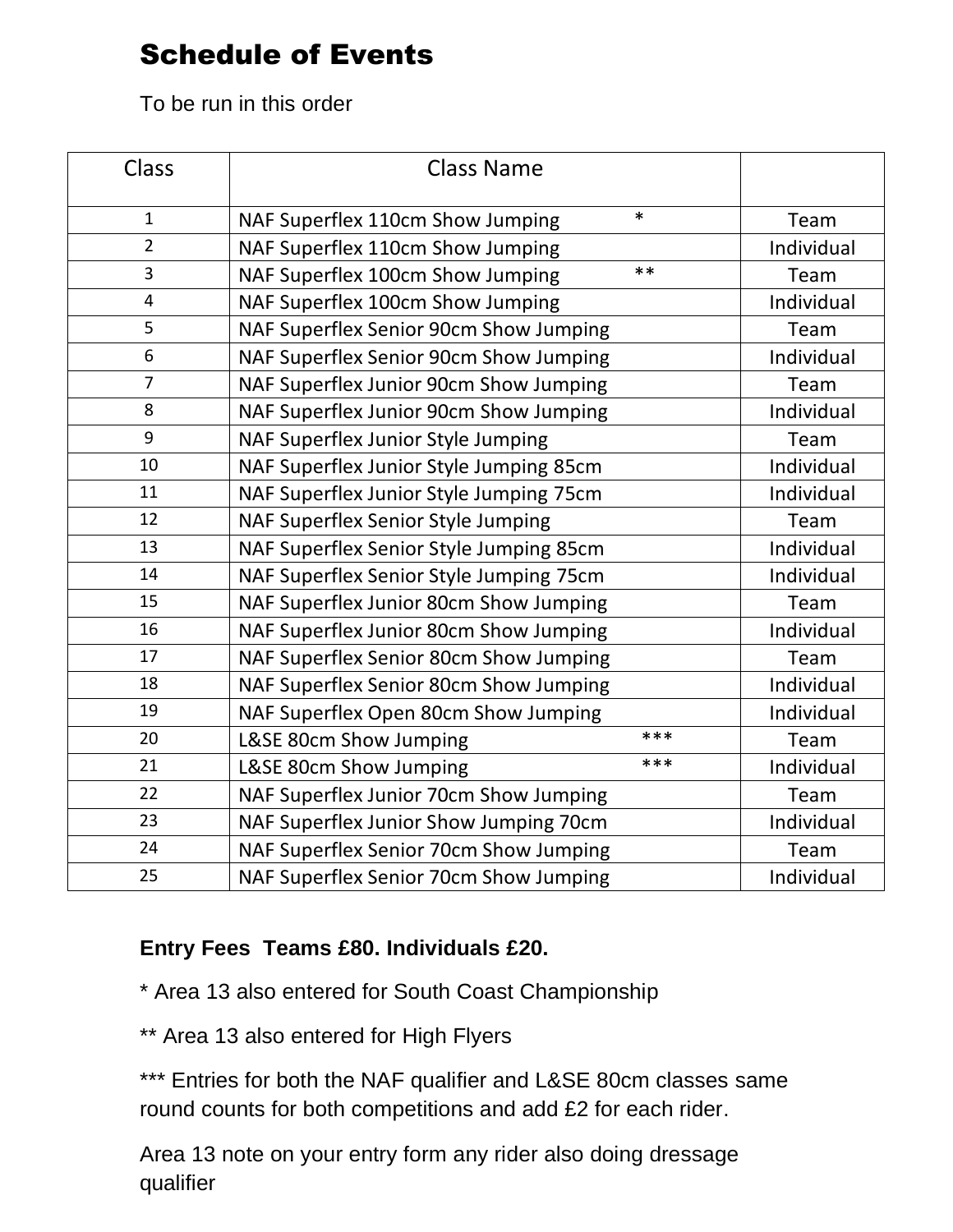### **Terms & Conditions of Entry/ Rule & Regulations:**

1. Your entry form shall be construed as acceptance of the rules. The signature on the entry form by the representative of the riding club and payment of an entry fee, shall be deemed to be an acceptance of the above rules and conditions.

2. The competition will be run under BRC rules for Qualifying classes. A copy of the BRC rulebook is available from the BHS bookshop and will be available to view on the day. Only tack acceptable under these rules will be allowed.<sup>[17]</sup> Only members of riding clubs in Area 13 & Area 10 may compete. Eligibility for each class will be as described in Appendix 2 of the BRC Rule Book. Juniors must be under 18 on 01/01/22.

3. The organisation reserves the right to cancel, add or amend any of the classes as they see fit. The format may be changed to one round and a jump off if entries or circumstances on the day require it.

4. The decision of the judges is final.

5. No horse/pony under the age of four years may compete in a ridden class and only horses or ponies competing may be ridden on the grounds.

6. Any person or competitor seen to be misusing whips, equipment or acting in an abusive manner to any horse/pony or person will be eliminated and asked to leave the grounds.

7. Reasonable precautions will be taken at the competition to ensure the health and safety of all persons present. For these measures to be effective, everyone must take reasonable precautions to avoid and prevent accidents and obey the instructions of the organisers, officials and stewards.

8. Objections, accompanied by a £20 deposit, must be made to the organiser in writing within 15 minutes of the incident. The deposit will be forfeited if the objection is not sustained.

9. The organisers, officers, servants and agents shall be under no liability for injury, loss or damage, however occasioned, suffered by competitors, spectators or property, servants of horses in connection with, or arising out of this competition. Each entrant must indemnify the organisers against any legal action that may arise out of, or during this competition.

10. Stallions may compete in all classes at the organisers' discretion.